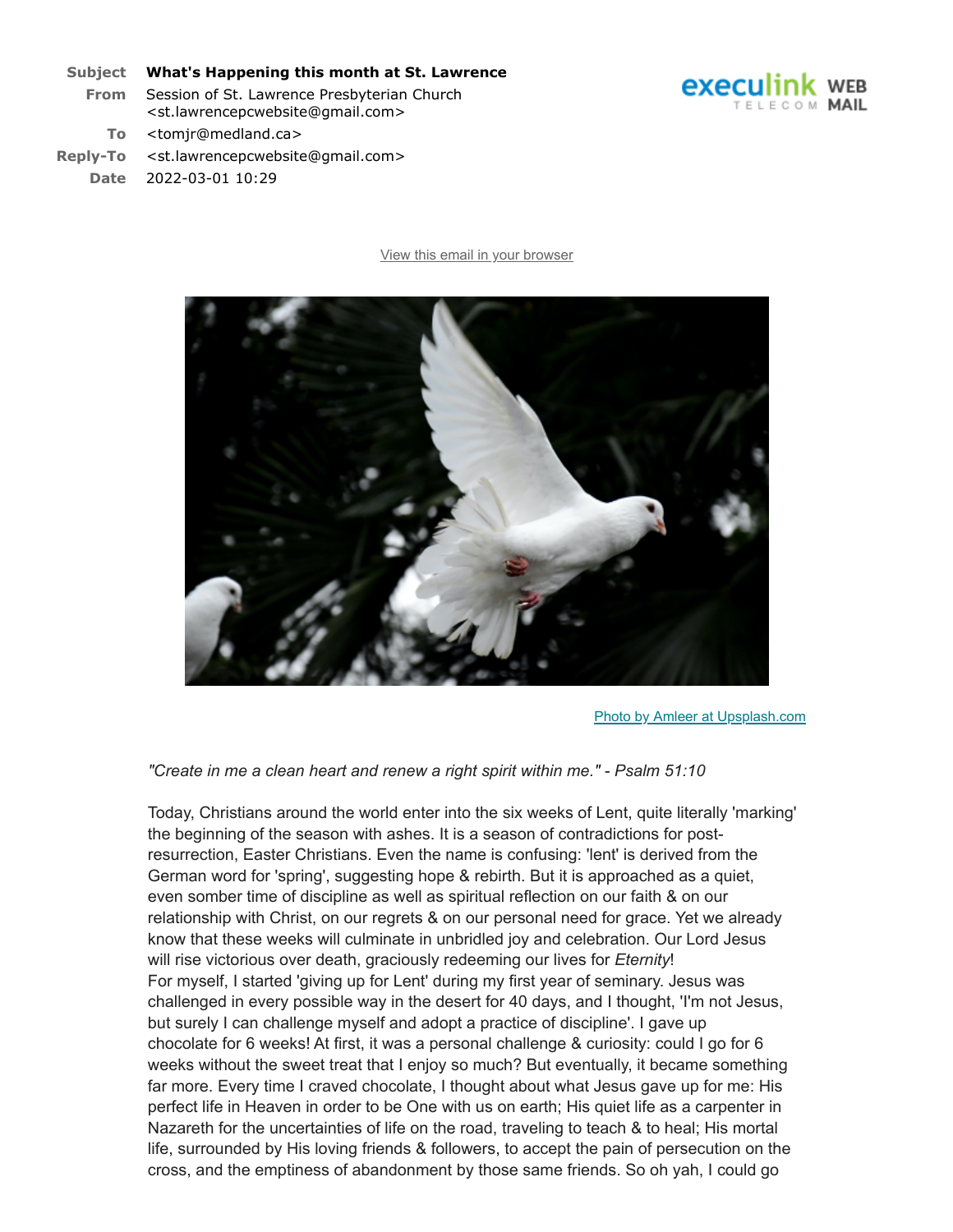without a little chocolate.

Some folks choose to honour Jesus' sacrifices with a deprivation: no chocolate, potato chips, smoking, alcohol, etc. Others prefer to add something to their lives, rather than omit: commit to a 30 minute walk each day, or a daily random act of kindness, or a prayer journal, etc. Some are determined to change a character flaw: no lying for 40 days; no gossiping; no nasty sarcasm, etc. Any such practice keeps Jesus in our thoughts, encourages our gratitude, and convicts us to lean on Christ for our strength when temptation strikes.

Yes, of course Jesus did what He did to give us life in all its fullness & abundance and freedom in His grace. We each decide how or *if* we will observe the season of Lent, and our individual practices won't change the truth of Easter - we are loved and forgiven! Should you decide to adopt a practice of discipline for these 40 days, I encourage you to start with prayer ... LOTS of prayer, as it is our relationship with the Divine that holds us together when days are tough, and expands our joy when days are good!

## **Prayer of Confession & Commitment for Ash Wednesday**

Patient loving God, because You formed and can REform the world, because You intended it to be a good place, filled with people You claim as Your children, and because You responded to my worst with the gift of Jesus Christ to bring out my best, I gratefully pray ...

Goodness is stronger than evil, love is stronger than hate, light is stronger than darkness, truth is stronger than lies.

Because - despite my faith - confusion can reign inside me, because anger, anxiety, bitterness and resentment can distort reality, because I do not always see clearly, proceed hopefully or live graciously, help me to trust that ...

Goodness is stronger than evil, love is stronger than hate, light is stronger than darkness, truth is stronger than lies.

Because You promise to hear me, because You are able to change me, because You are willing to make my heart Your home, I ask You to challenge and to comfort me, to empower and to forgive me. Hear my prayer, Lord, as I unburden myself of sins & misgivings. [*take some time for your own words*]

May the words that I proclaim with my lips be committed to my heart and make bold my faith. Goodness is stronger than evil, love is stronger than hate, light is stronger than darkness, truth is stronger than lies.

In the Name of my Saviour who makes all things new, Amen.

I look forward to worshiping with you online and hopefully, in-person in coming weeks, and to our Celebration at the Lord's Table on March 6th! Blessings of peace to you,

Rev. Jane

### **A POEM FOR LENT**

Fast from hurting words and say kind words. Fast from sadness and be filled with gratitude. Fast from anger and be filled with patience. Fast from pessimism and be filled with hope. Fast from worries and have trust in God. Fast from complaints; contemplate simplicity. Fast from pressures and be prayerful. Fast from bitterness; fill your hearts with joy. Fast from selfishness and be compassionate. Fast from grudges and be reconciled. Fast from words; be silent and listen. *-Attributed to Pope Francis*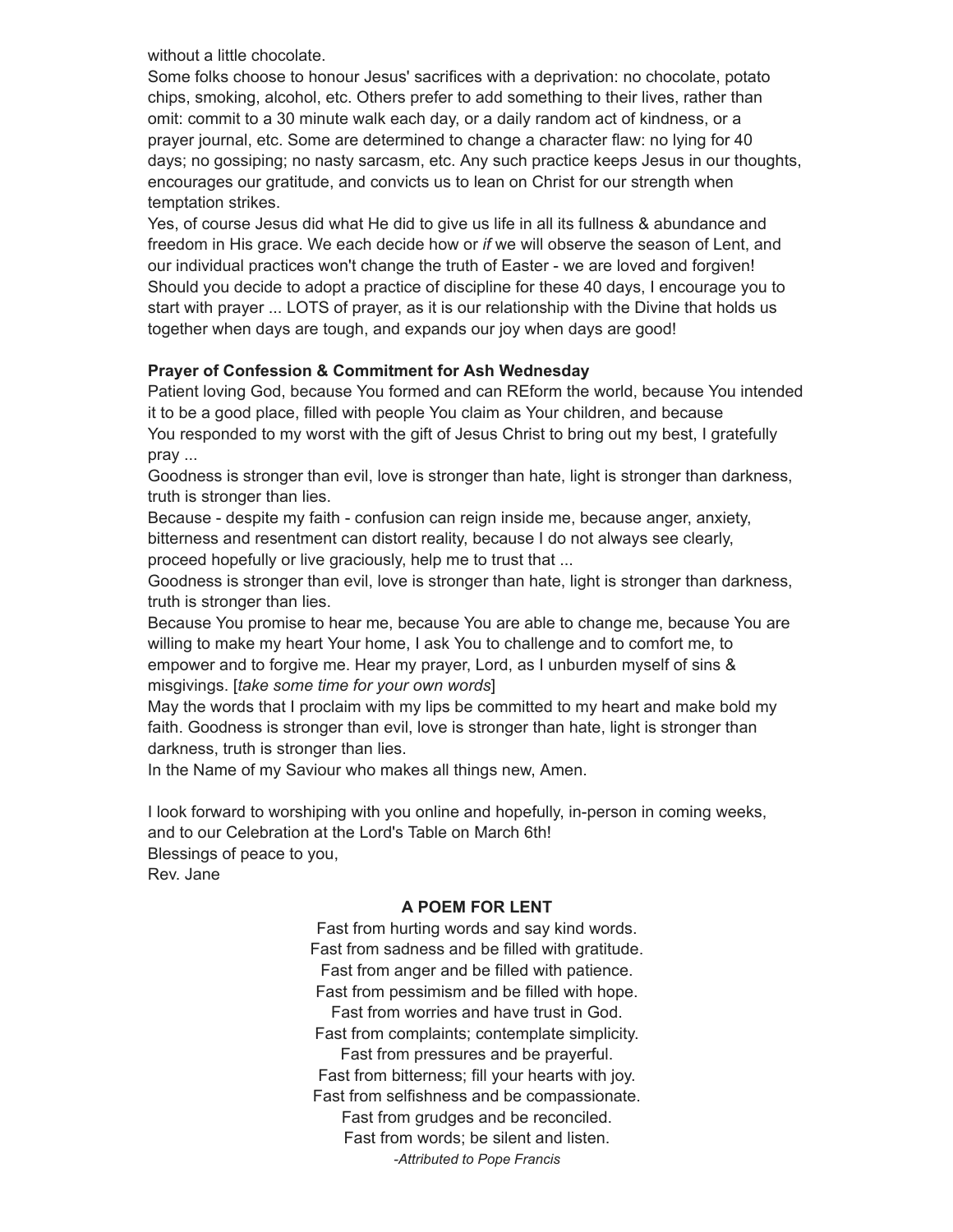**Your 2021 tax receipt will be available for Pick up at the church on Wednesday March 2nd between 2 and 4 PM. If you are unable to make this time please contact Catherine Varney at 519-657-5897.**

## Worship Services:

At the present time, St. Lawrence is still offering online worship services but will slowly be re-opening. Call your elder or the church to register for limited seating. The Worships Service broadcasts can be found at the church website at: [https://www.stlawrencepc.ca](https://stlawrencepc.us17.list-manage.com/track/click?u=37401f410cf3e6894fd5fcdd7&id=3b93f9ef07&e=45f82213de)

or on the church's YouTube channel at: [https://www.youtube.com/c/StLawrencePresbyterian](https://stlawrencepc.us17.list-manage.com/track/click?u=37401f410cf3e6894fd5fcdd7&id=227fc4c4f2&e=45f82213de)

# **World Day of Prayer**

For people interested in participating in the World Day of Prayer Online, feel free to connect with co-ordinator, *Sharon Frank* 519-933-3164; [slpfrank@rogers.com](mailto:slpfrank@rogers.com)

A message from the Audio/Visual Team:

St. Lawrence has an immediate need for a few volunteer A/V technicians. Training is provided and there are opportunities to be creative. The ideal person will be familiar with a window PC. They will be trained to run a mixing board as well as PowerPoint, YouTube Creator and OBS. Because of the amount of training, a two-year commitment is preferred. If there are enough volunteers, we can schedule preferred Sundays. Contact your elder or reply to this email if you are interested in volunteering.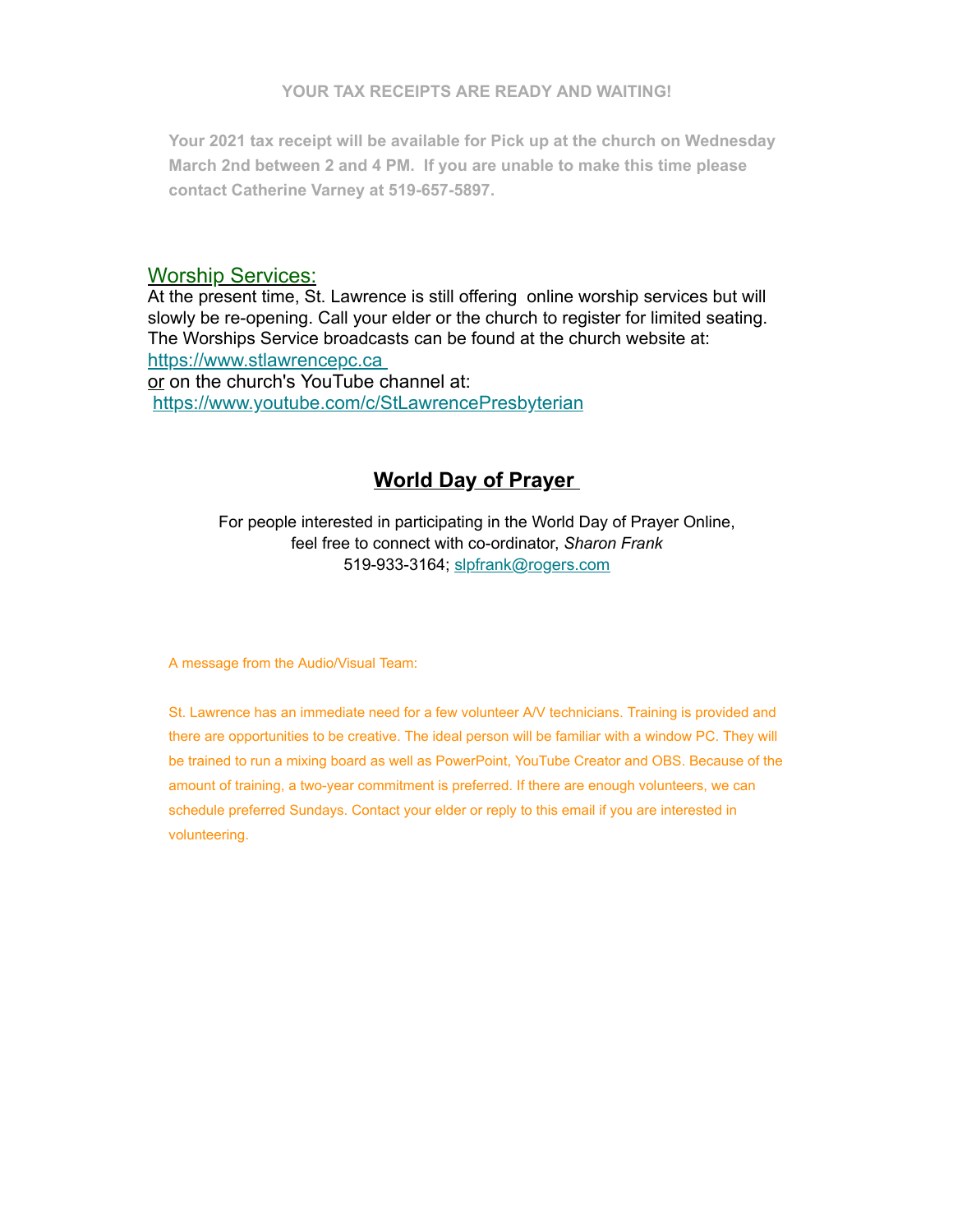

[Photo by James Coleman at Unsplash.com](https://stlawrencepc.us17.list-manage.com/track/click?u=37401f410cf3e6894fd5fcdd7&id=da8e6f06a5&e=45f82213de)

# **Keep Your Connection!**

**The Winter 2021/2022 copy of the** *PCC Connection* **newspaper is now available! You can access a digital copy of the paper by clicking on this link:** [https://presbyterian.ca/presbyterian-connection](https://stlawrencepc.us17.list-manage.com/track/click?u=37401f410cf3e6894fd5fcdd7&id=4640e73435&e=45f82213de)

# **PRESBYTERIAN WORLD SHARING & DEVELOPMENT**

For insight into the activities of PWSD check their page at: [https://presbyterian.ca/pwsd/](https://stlawrencepc.us17.list-manage.com/track/click?u=37401f410cf3e6894fd5fcdd7&id=36de6b4965&e=45f82213de)

# **Things to Know:**

The St. Lawrence Email Newsletter is released on a monthly schedule. -Alison Wiliams Clerk of Session

We are still worshiping over on our **Youtube,** [https://www.youtube.com](https://stlawrencepc.us17.list-manage.com/track/click?u=37401f410cf3e6894fd5fcdd7&id=ed8500a492&e=45f82213de) /stlawrencepresbyterian

You can also find us on Facebook at [https://www.facebook.com/stlawre](https://stlawrencepc.us17.list-manage.com/track/click?u=37401f410cf3e6894fd5fcdd7&id=243c23c974&e=45f82213de) ncepres/



**Please Pray:** For Graeme and Marchia, For Mac For Theresa and Jennifer as they work as nurses For Joan and Jon For Marion For Sharon